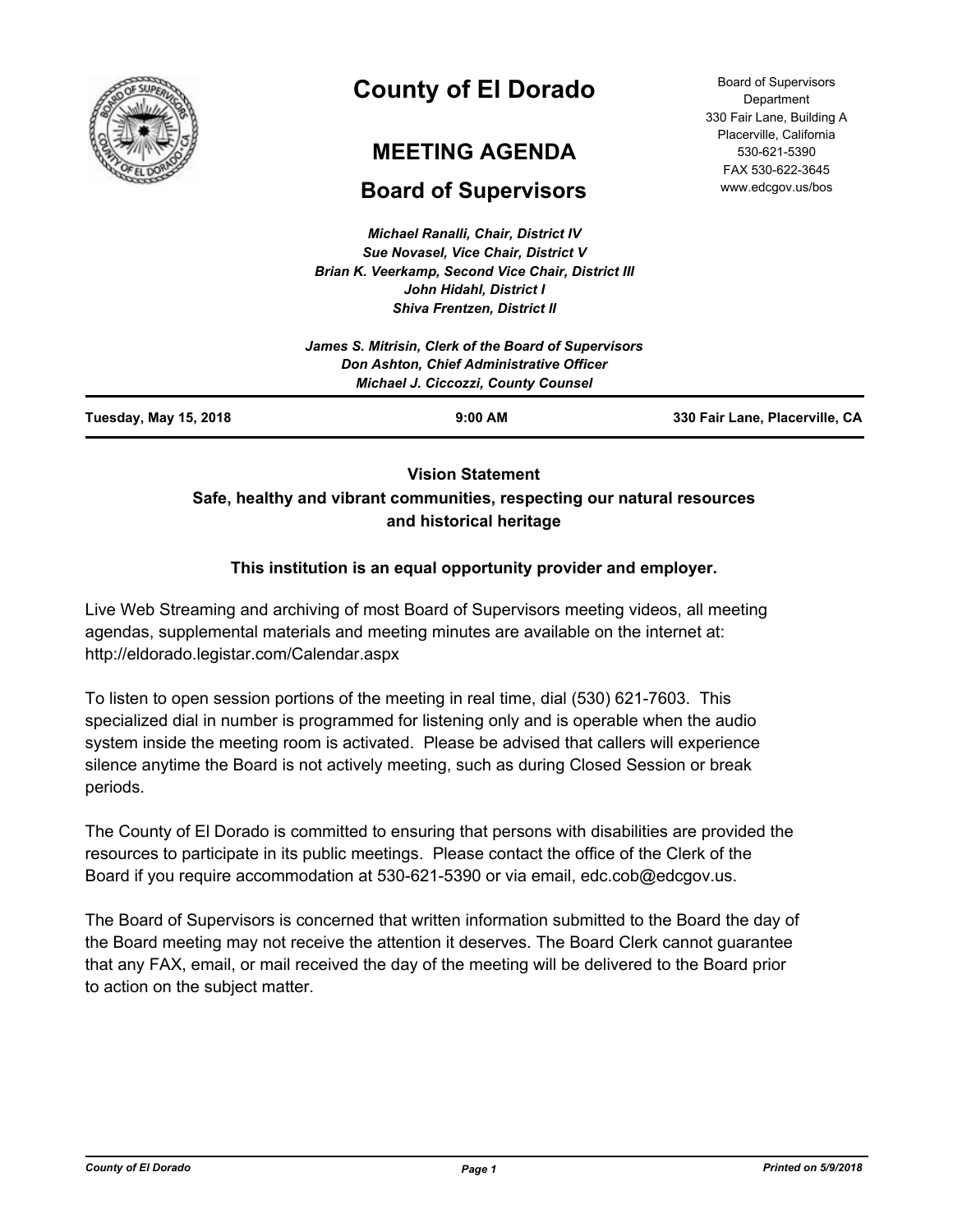The Board meets simultaneously as the Board of Supervisors and the Board of Directors of the Air Quality Management District, In-Home Supportive Services, Public Housing Authority, Redevelopment Agency and other Special Districts.

For Purposes of the Brown Act § 54954.2 (a), the numbered items on this Agenda give a brief description of each item of business to be transacted or discussed. Recommendations of the staff, as shown, do not prevent the Board from taking other action.

Materials related to an item on this Agenda submitted to the Board of Supervisors after distribution of the agenda packet are available for inspection during normal business hours in the public viewing packet located in Building A, 330 Fair Lane, Placerville or in the Board Clerk's Office located at the same address. Such documents are also available on the Board of Supervisors' Meeting Agenda webpage subject to staff's ability to post the documents before the meeting.

### **PROTOCOLS FOR PUBLIC COMMENT**

Public comment will be received at designated periods as called by the Board Chair.

Public comment on items scheduled for Closed Session will be received before the Board recesses to Closed Session.

Except with the consent of the Board, individuals shall be allowed to speak to an item only once.

On December 5, 2017 the Board adopted the following protocol relative to public comment periods:

Time for public input will be provided at every Board of Supervisors meeting. Individuals will have three minutes to address the Board. Individuals authorized by organizations will have three minutes to present organizational positions and perspectives and may request additional time, up to five minutes. At the discretion of the Board, time to speak by any individual may be extended.

A total of 20 minutes will be allocated for public comment during Open Forum and for each agenda item to be discussed. Public comment on certain agenda items designated and approved by the Board may be treated differently with specific time limits per speaker or a limit on the total amount of time designated for public comment. It is the intent of the Board that quasi-judicial matters have additional flexibility depending upon the nature of the issue.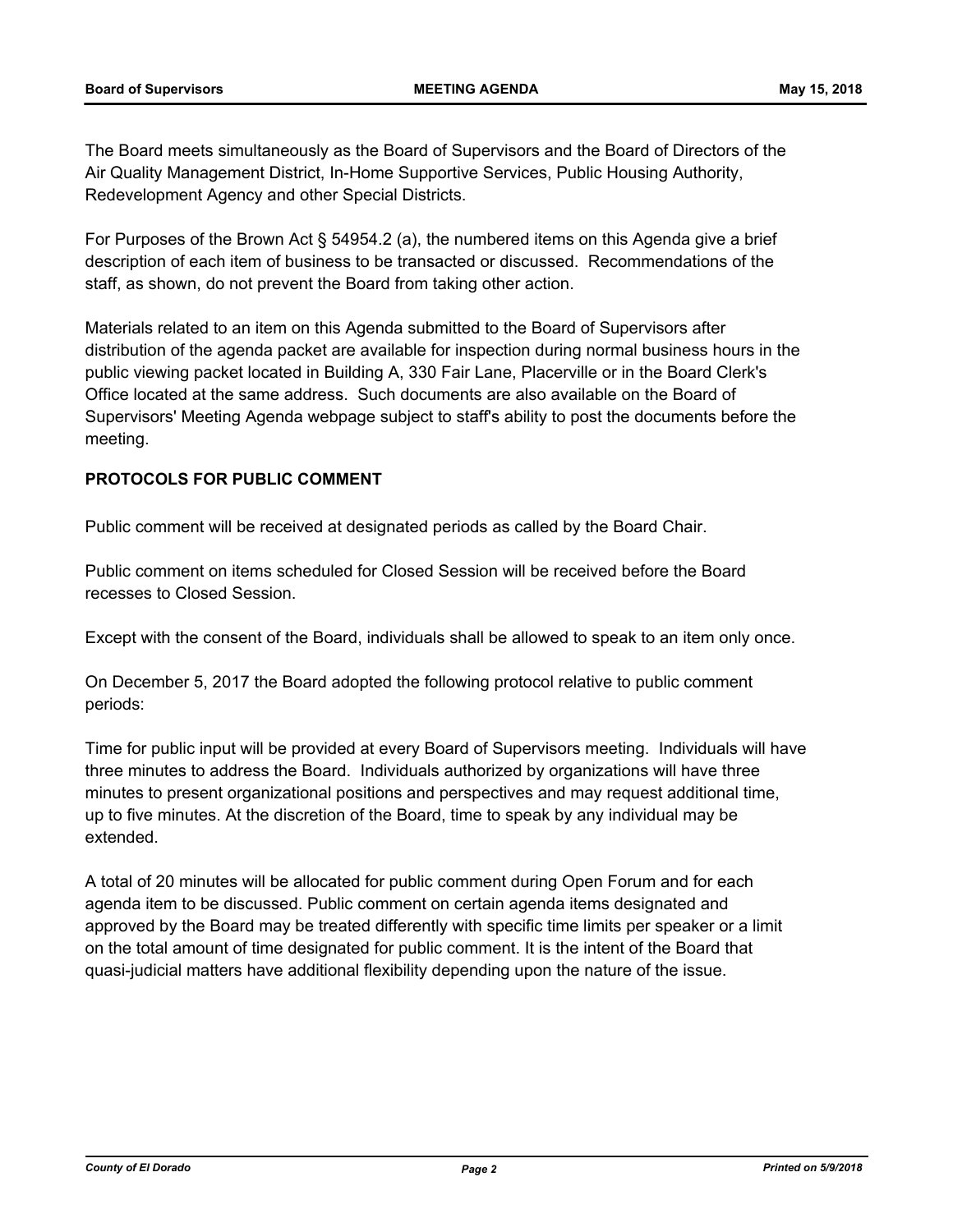Individual Board members may ask clarifying questions but will not engage in substantive dialogue with persons providing input to the Board.

If a person providing input to the Board creates a disruption by refusing to follow Board guidelines, the Chair of the Board may take the following actions.

Step 1. Request the person adhere to Board guidelines. If the person refuses, the Chair may ask the Clerk to turn off the speaker's microphone.

Step 2. If the disruption continues, the Chair may order a recess of the Board meeting.

Step 3. If the disruption continues, the Chair may order the removal of the person from the Board meeting.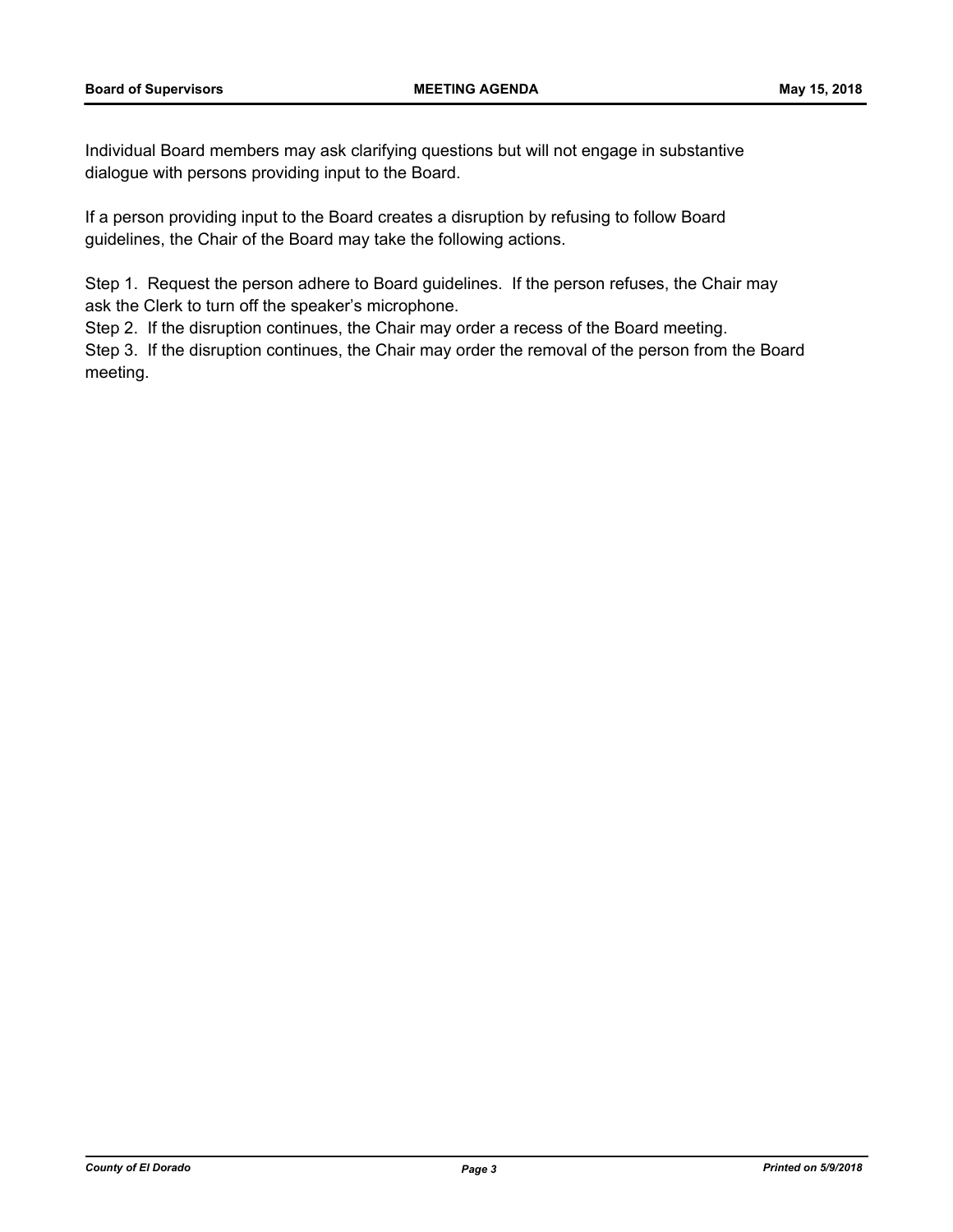### **9:00 A.M. - CALL TO ORDER**

#### **INVOCATION AND PLEDGE OF ALLEGIANCE TO THE FLAG**

#### **ADOPTION OF THE AGENDA AND APPROVAL OF CONSENT CALENDAR**

The Board may make any necessary additions, deletions or corrections to the agenda including moving items to or from the Consent Calendar and adopt the agenda and the Consent Calendar with one single vote. A Board member may request an item be removed from the Consent Calendar for discussion and separate Board action. At the appropriate time as called by the Board Chair, members of the public may make a comment on matters on the Consent Calendar prior to Board action.

#### **OPEN FORUM**

Open Forum is an opportunity for members of the public to address the Board of Supervisors on subject matter that is not on their meeting agenda and within their jurisdiction. Public comments during Open Forum are limited to three minutes per person. Individuals authorized by organizations will have three minutes to present organizational positions and perspectives and may request additional time, up to five minutes. The total amount of time reserved for Open Forum is 20 Minutes.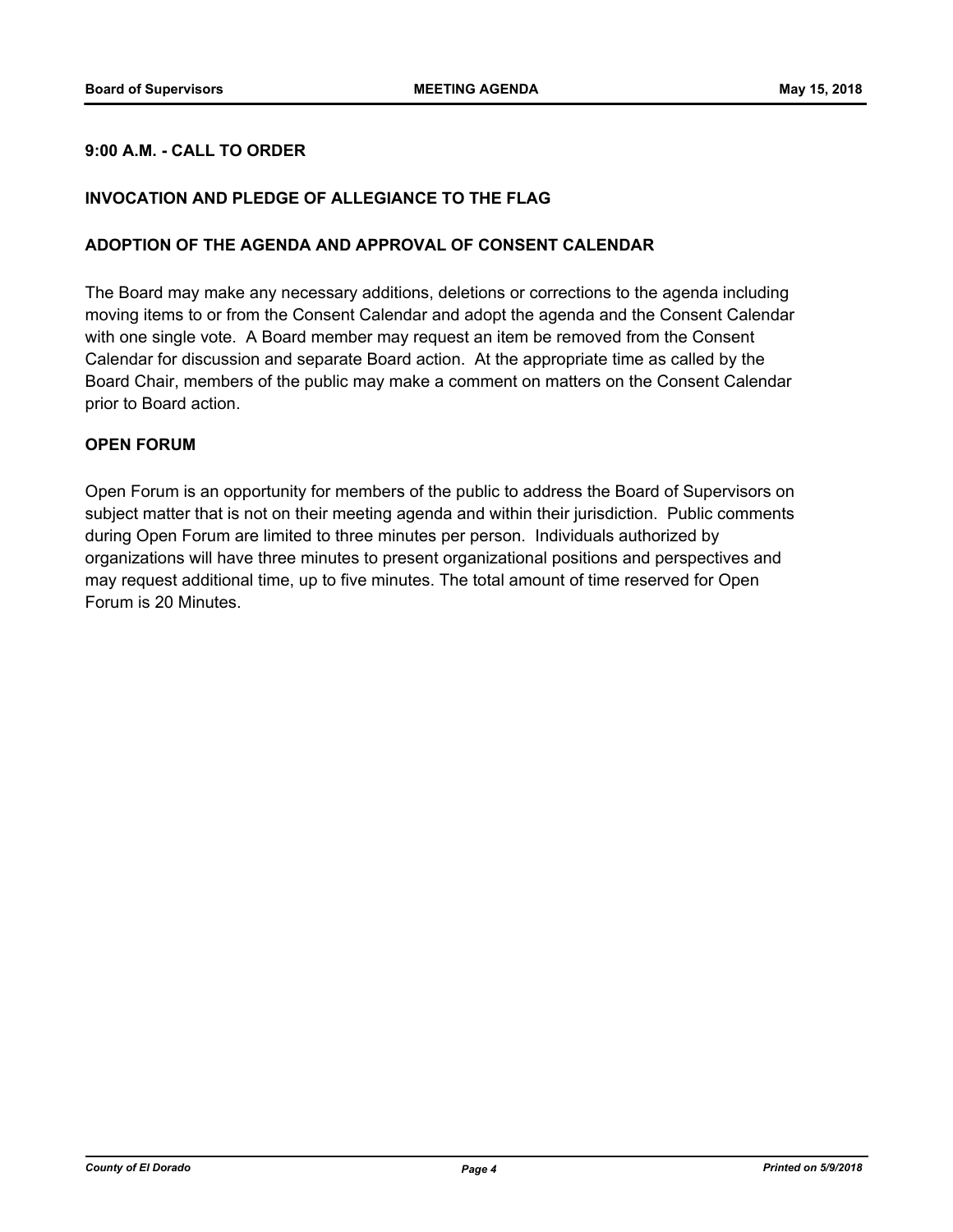#### **CONSENT CALENDAR**

**1.** [18-0780](http://eldorado.legistar.com/gateway.aspx?m=l&id=/matter.aspx?key=24127) Clerk of the Board recommending the Board approve the Minutes from the special meeting of the Board of Supervisors on May 2, 2018 and the regular meeting of the Board of Supervisors of May 8, 2018.

#### **GENERAL GOVERNMENT - CONSENT ITEMS**

**2.** [18-0696](http://eldorado.legistar.com/gateway.aspx?m=l&id=/matter.aspx?key=24040) Chief Administrative Office, Facilities Division, recommending the Board consider the following:

> 1) Approve and authorize the Chair to sign the Purchase and Sale Agreement and Joint Escrow Instructions No. 2997 with the owners of Assessor's Parcel No. 327-250-37-100 and 327-250-38-100 (commonly known as 40 and 50 Old Depot Court, Placerville) for \$315,000 and direct staff to continue its due diligence concerning the potential purchase; 2) Authorize an escrow deposit of \$1,000; and

3) Authorize the Facilities Manager to sign any subsequent escrow and related documents.

**FUNDING:** Accumulated Capital Outlay Fund. (General Fund Contribution)

**3.** [18-0715](http://eldorado.legistar.com/gateway.aspx?m=l&id=/matter.aspx?key=24059) Chief Administrative Office, Central Fiscal and Facilities Divisions, recommending the Board approve and authorize the Chair to sign Resolution **091-2018** amending the Fiscal Year 2017-18 approved Personnel Resolution adding 1.0 Administrative Analyst I and deleting 1.0 Administrative Technician (vacant) in the Chief Administrative Office.

#### **FUNDING:** General Fund.

**4.** [18-0762](http://eldorado.legistar.com/gateway.aspx?m=l&id=/matter.aspx?key=24109) Clerk of the Board recommending the Board approve corrected Minutes for agenda item number 31 approved on February 13, 2018 pertaining to the El Dorado Hills Apartments project. The Minutes are being corrected to reflect the Board's motion which included two additional conditions of approval as demonstrated in the Planning and Building Department Staff Memo dated February 12, 2018 pertaining to: 1) The provision of Public Open Space; and

> 2) The Intelligent Transportation Systems Master Plan Program. The approved Minutes reflect the condition pertaining to the ITS Master Plan Program and did not reflect the condition pertaining to the Provision of Public Open Space. (Refer Item 31, 2/13/18, File 18-0193 Attachment S)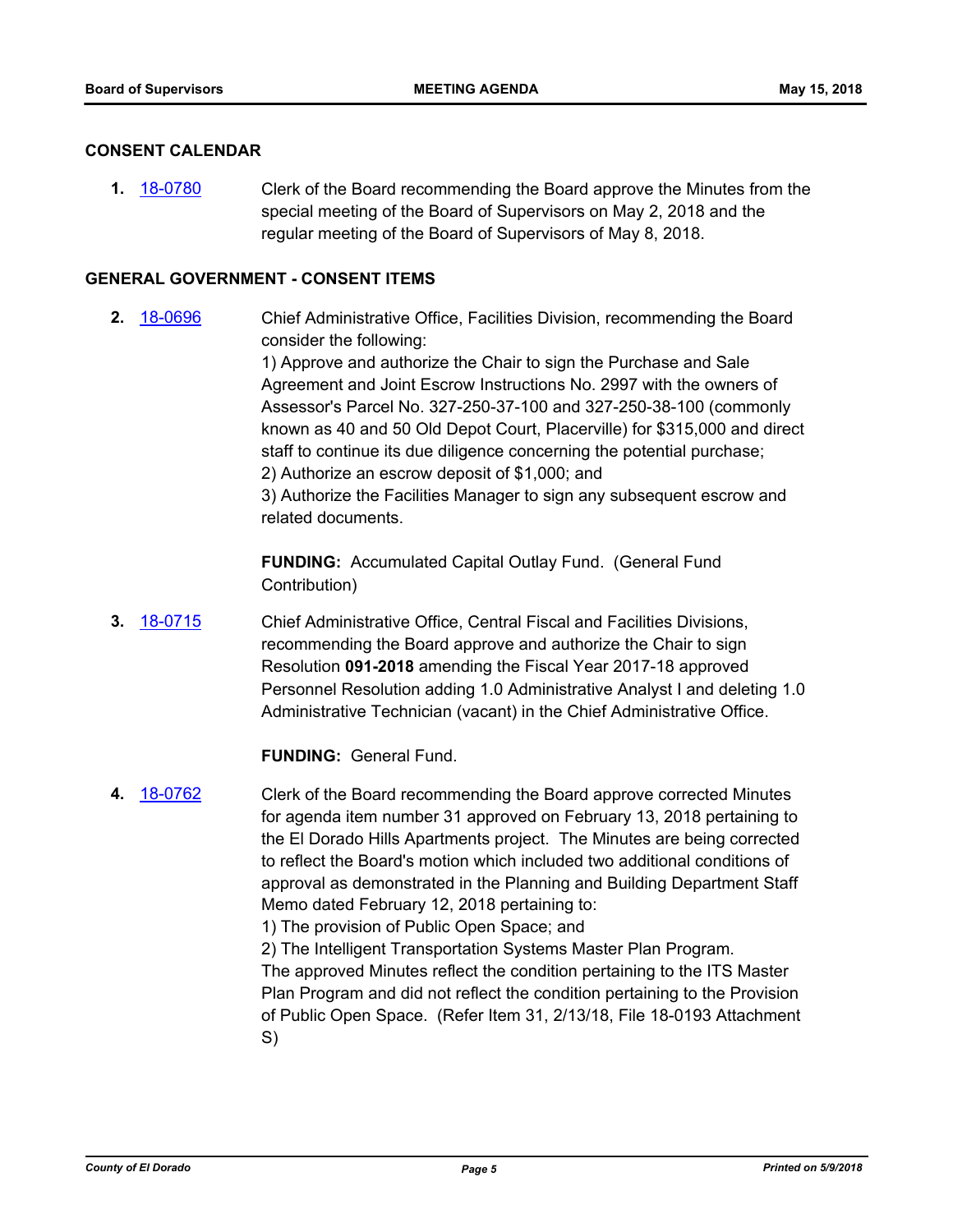**5.** [18-0667](http://eldorado.legistar.com/gateway.aspx?m=l&id=/matter.aspx?key=24012) Treasurer-Tax Collector recommending the Board discharge the Treasurer-Tax Collector's Office from further accountability to collect the debts listed on the attached Discharge of Accountability Report in the amount of \$51,415.05, pursuant to Government Code Sections 25257 through 25259. These debts are deemed uncollectible due to death of debtor or bankruptcy.

#### **FUNDING:** N/A

- **6.** [18-0676](http://eldorado.legistar.com/gateway.aspx?m=l&id=/matter.aspx?key=24021) Supervisor Hidahl recommending the Board consider the following pertaining to the Nineth Annual Firework display to be held at the El Dorado Hills Town Center on Tuesday, July 3, 2018: 1) Adopt and authorize the Chair to sign Resolution **089-2018** permitting Pyro Spectaculars by Souza to conduct a pyrotechnic display for the event, contingent upon full compliance of necessary requirements, insurance, contracts and permits as deemed necessary by the control authorities; and 2) Authorize the Chair to sign a letter to the Fire Marshal approving same.
- **7.** [16-0305](http://eldorado.legistar.com/gateway.aspx?m=l&id=/matter.aspx?key=20961) Supervisor Ranalli recommending the Board find that a state of emergency continues to exist in El Dorado County as a result of unprecedented tree mortality due to drought conditions and related bark beetle infestations. (Cont. 5/8/18, Item 15)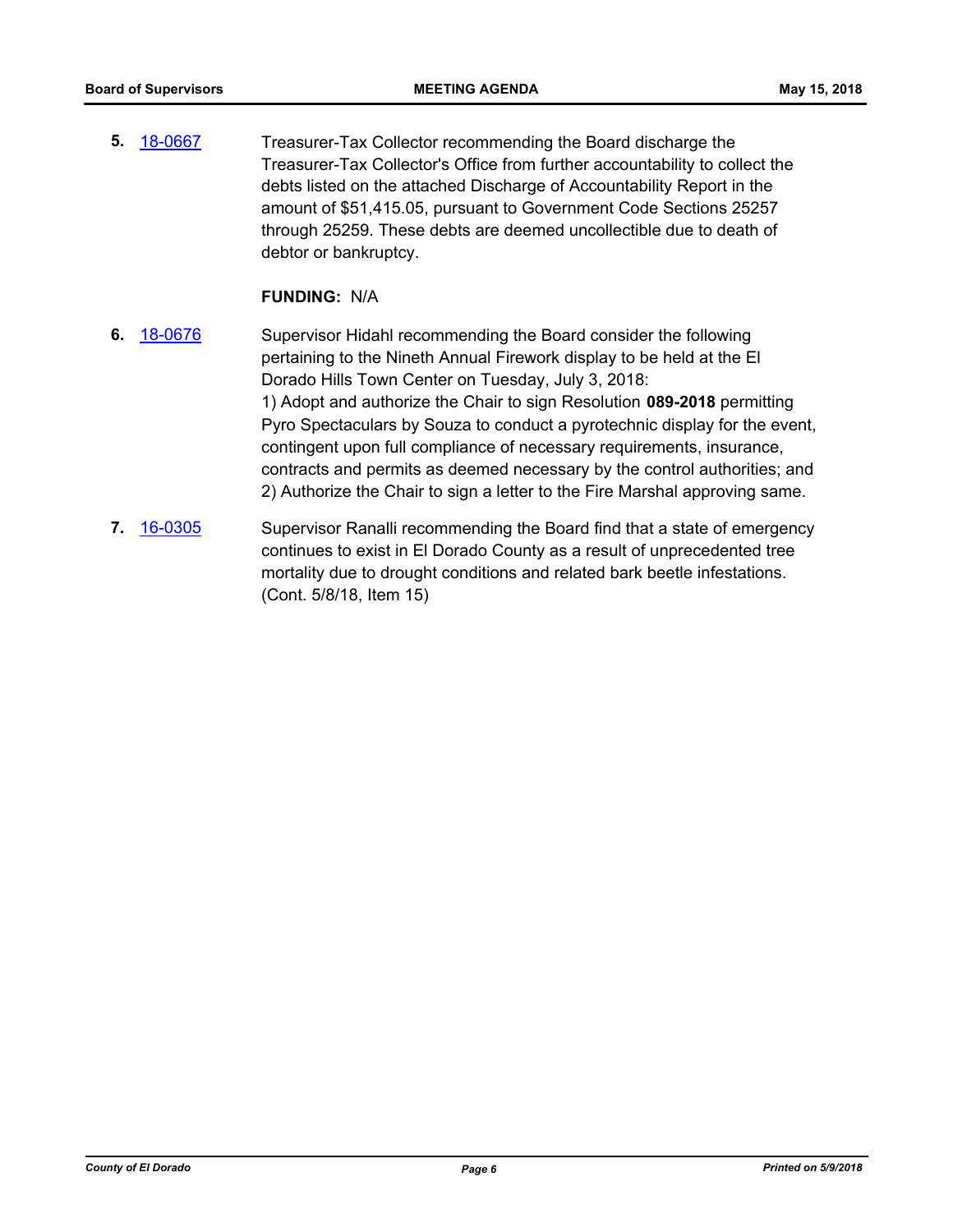#### **HEALTH AND HUMAN SERVICES - CONSENT ITEMS**

**8.** [18-0507](http://eldorado.legistar.com/gateway.aspx?m=l&id=/matter.aspx?key=23852) Health and Human Services Agency recommending that the Board, acting as the Governing Board of the El Dorado County Area Agency on Aging: 1) Approve the Fiscal Year 2018-19 Area Plan Update to the 2016-2020 El Dorado County Area Plan for Senior Services; and 2) Approve and authorize the Chair to sign the Transmittal Letter for submission of said Area Plan Update to the California Department of Aging.

> **FUNDING:** 21% Federal Funding, 31% County General Fund, and 48% Donations.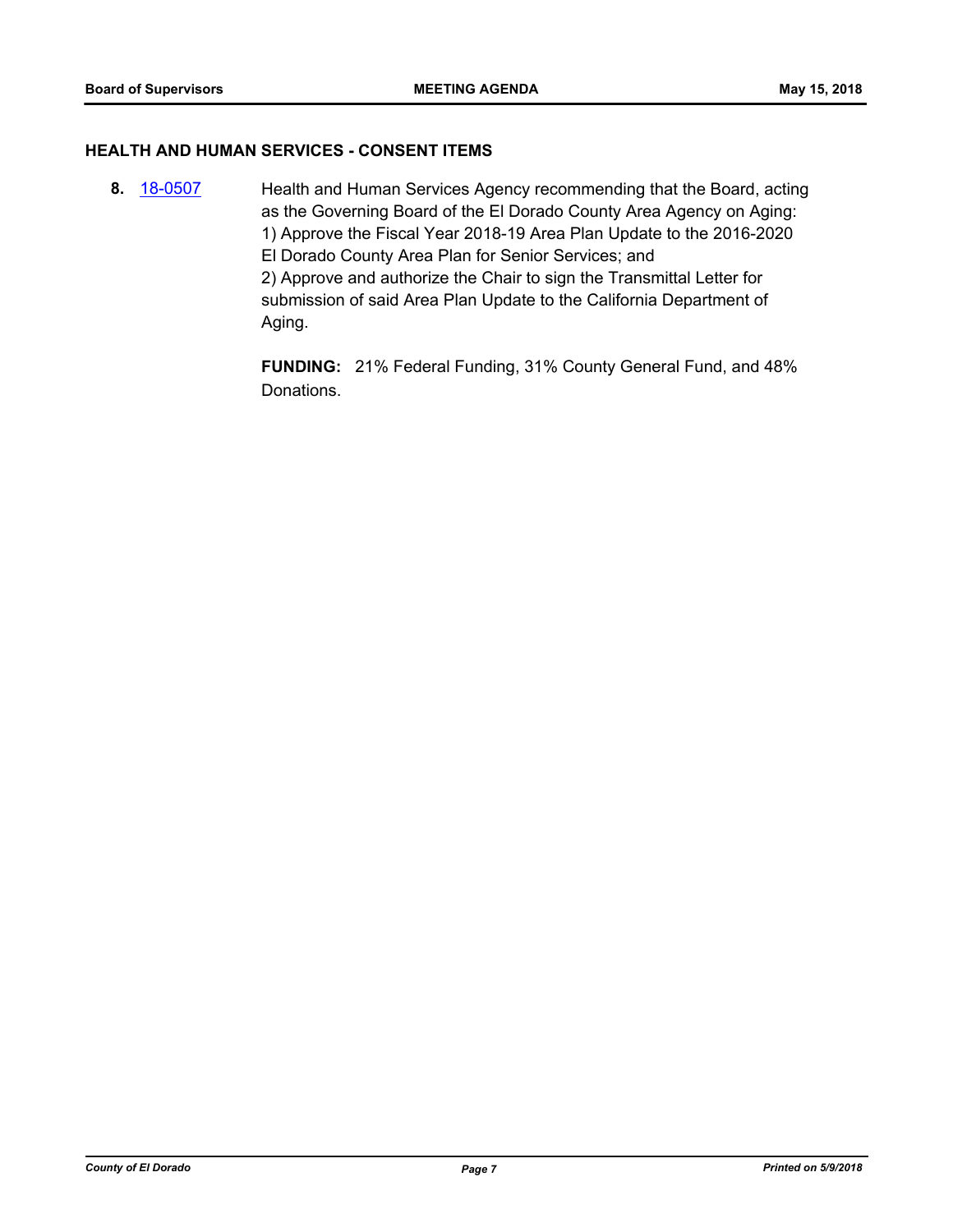#### **LAND USE AND DEVELOPMENT - CONSENT ITEMS**

**9.** [18-0566](http://eldorado.legistar.com/gateway.aspx?m=l&id=/matter.aspx?key=23911) Community Development Services, Administration and Finance Division, recommending the Board approve and authorize the Chair to sign the following On-Call Road Maintenance Services for Various County Service Area Road Zones of Benefit, each with a not-to-exceed amount of \$250,000.00, each effective upon execution and expiring three years thereafter: 1) Agreement for Road Maintenance Services with Doug Veerkamp General Engineering, Inc. to provide on-call asphalt patching, seal coating, chip sealing, crack sealing, slurry sealing and culvert clearing; 2) Agreement for Road Maintenance Services with Intermountain Slurry Seal, Inc. to provide on-call asphalt patching, chip sealing, crack sealing, and slurry sealing; 3) Agreement for Road Maintenance Services with Joe Vicini, Inc. to provide on-call asphalt patching, crack sealing, surface treatment and culvert clearing; 4) Agreement for Road Maintenance Services with Richard Macauley, doing business as Macauley Construction to provide on-call asphalt patching, seal coating, chip sealing, and culvert clearing; and 5) Authorize the Purchasing Agent, or designee, to execute any amendments to each of the above Agreements that may become necessary during the terms of the Agreements, with no increase to the maximum dollar amounts or terms of the Agreements, and contingent upon approval by County Counsel and Risk Management. **FUNDING:** County Service Area 2 and 9 Road Zone of Benefit assessments and special taxes. **10.** [18-0643](http://eldorado.legistar.com/gateway.aspx?m=l&id=/matter.aspx?key=23988) Community Development Services, Environmental Management Department, recommending the Board consider the following: 1) Approve and authorize the purchase of one (1) new 2018 Ford Expedition, four-wheel drive, special service vehicle from Towne Ford Sales of Redwood City, CA as awarded under Bid 18-070-023, utilizing grant funds awarded by the California Certified Unified Program Agency Forum Environmental Protection Trust Fund; and 2) Authorize the Purchasing Agent to issue a purchase order in the estimated amount of \$36,945.00 plus all required taxes and fees (estimated at \$2,687.26), following Board approval.

> **FUNDING:** Non-General Fund / California Certified Unified Program Agency Forum Environmental Protection Trust Fund. No federal funds are involved.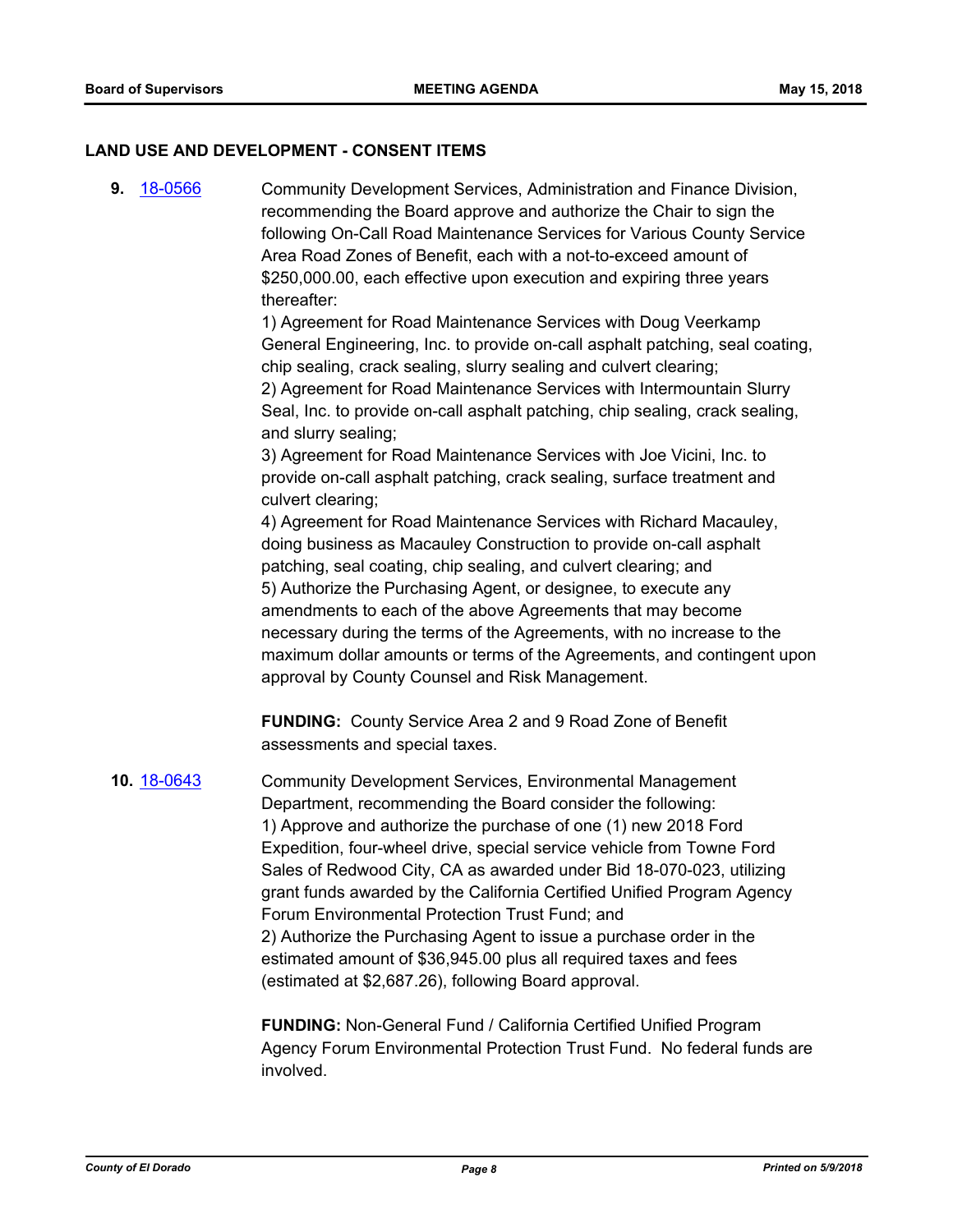**11.** [18-0658](http://eldorado.legistar.com/gateway.aspx?m=l&id=/matter.aspx?key=24003) Community Development Services, Environmental Management Department, recommending the Board consider the following: 1) Accept a payment program award in the amount of \$52,268 through the State of California, Department of Resources Recycling and Recovery, Used Oil Payment Program, Cycle 8, Fiscal Year 2017-18, for the term of July 1, 2017 through June 30, 2019; and 2) Delegate authority to the Environmental Management Department Director, or designee, to execute all payment program related documents, including, but not limited to, requests for payments, reports, and all associated documents necessary to secure the payment program funds and implement the program if the documents do not affect the amount or term.

> **FUNDING:** Non-General Fund / State of California, Department of Resources Recycling and Recovery, Used Oil Payment Program, Cycle 8, Fiscal Year 2017-18 funds.

**12.** [18-0659](http://eldorado.legistar.com/gateway.aspx?m=l&id=/matter.aspx?key=24004) Community Development Services, Environmental Management Department, recommending the Board consider the following: 1) Accept a grant award funded through the California Tire Recycling Management Fund from the State of California, Department of Resources Recycling and Recovery, Fiscal Year 2017-18 Local Government Waste Tire Enforcement Grant, in the amount of \$49,644, for the term of June 30, 2018 through September 30, 2019; and

2) Delegate authority to the Environmental Management Department Director, or designee, to execute the Grant Agreement and all grant related documents including, but not limited to, amendments, requests for payment, reports, and all associated documents necessary to secure and expend the funds for the purpose of implementing this Local Government Waste Tire Enforcement Grant Program if the documents to do not affect the amount or terms.

**FUNDING:** Non-General Fund / State of California, Department of Resources Recycling and Recovery, Local Government Waste Tire Enforcement Grant, Fiscal Year 2017-18 funds.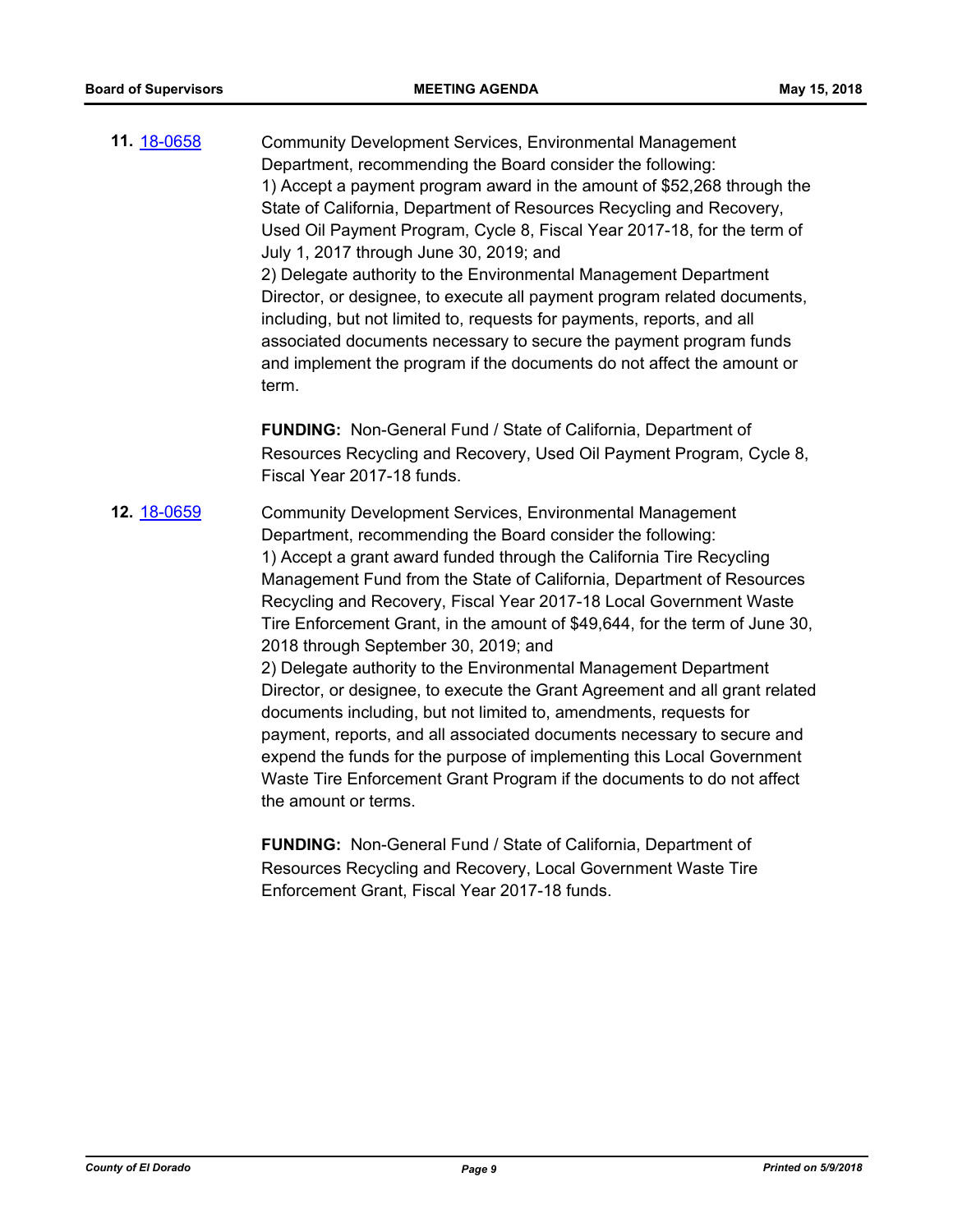**13.** [18-0559](http://eldorado.legistar.com/gateway.aspx?m=l&id=/matter.aspx?key=23904) Community Development Services, Department of Transportation, recommending the Board:

1) Authorize the Purchasing Agent to extend the expiration date of two (2) Blanket Purchase Orders; Number 20170806 (FENIX 2187) and Number 20170807 (FENIX 2188) for an additional twelve (12) months with a new expiration date of June 1, 2019 for the purchase of Equipment & Truck Tires, Tubes and Related Products and Services to the low qualified bidder, Sierra Nevada Tire and Wheel;

2) Authorize the Purchasing Agent to increase two (2) corresponding Blanket Purchase Orders; Number 20170806 (FENIX 2187) for the West Slope in the amount of \$45,000 increased to \$90,000, and Number 20170807 (FENIX 2188) for the East Slope in the amount of \$50,000 increased to \$100,000; and

3) Authorize the Purchasing Agent to increase the dollar amount of two (2) Blanket Purchase Orders; Number 20170806 (FENIX 2187) and Number 20170807 (FENIX 2188) on an "as needed" basis prior to expiration contingent upon available funding within the requesting department's budget.

#### **FUNDING**: Road Fund.

**14.** [18-0541](http://eldorado.legistar.com/gateway.aspx?m=l&id=/matter.aspx?key=23886) Community Development Services, Department of Transportation, recommending the Board approve and authorize the Chair to sign the Offsite Road Improvement Agreement for Saratoga Way, Road Improvement Agreement 18-54843, between the County and the Developer, Elliott Homes, Inc.

**FUNDING:** Developer Funded.

**15.** [18-0624](http://eldorado.legistar.com/gateway.aspx?m=l&id=/matter.aspx?key=23969) Community Development Services, Department of Transportation, recommending the Board consider the following pertaining to the 2017 Happy Valley Road Storm Damage Repair Project, Contract 2769, PW 17-31206, CIP 78724:

1) Approve and adopt the Plans and Contract Documents and authorize the Chair to sign the Plans; and

2) Authorize advertisement for construction bids.

**FUNDING:** Local and State discretionary funding initially (100%), with Transportation staff working with the Federal Emergency Management Agency and California Office of Emergency Services to obtain reimbursement of up to 97.12% of total project costs. (Local/State/Federal)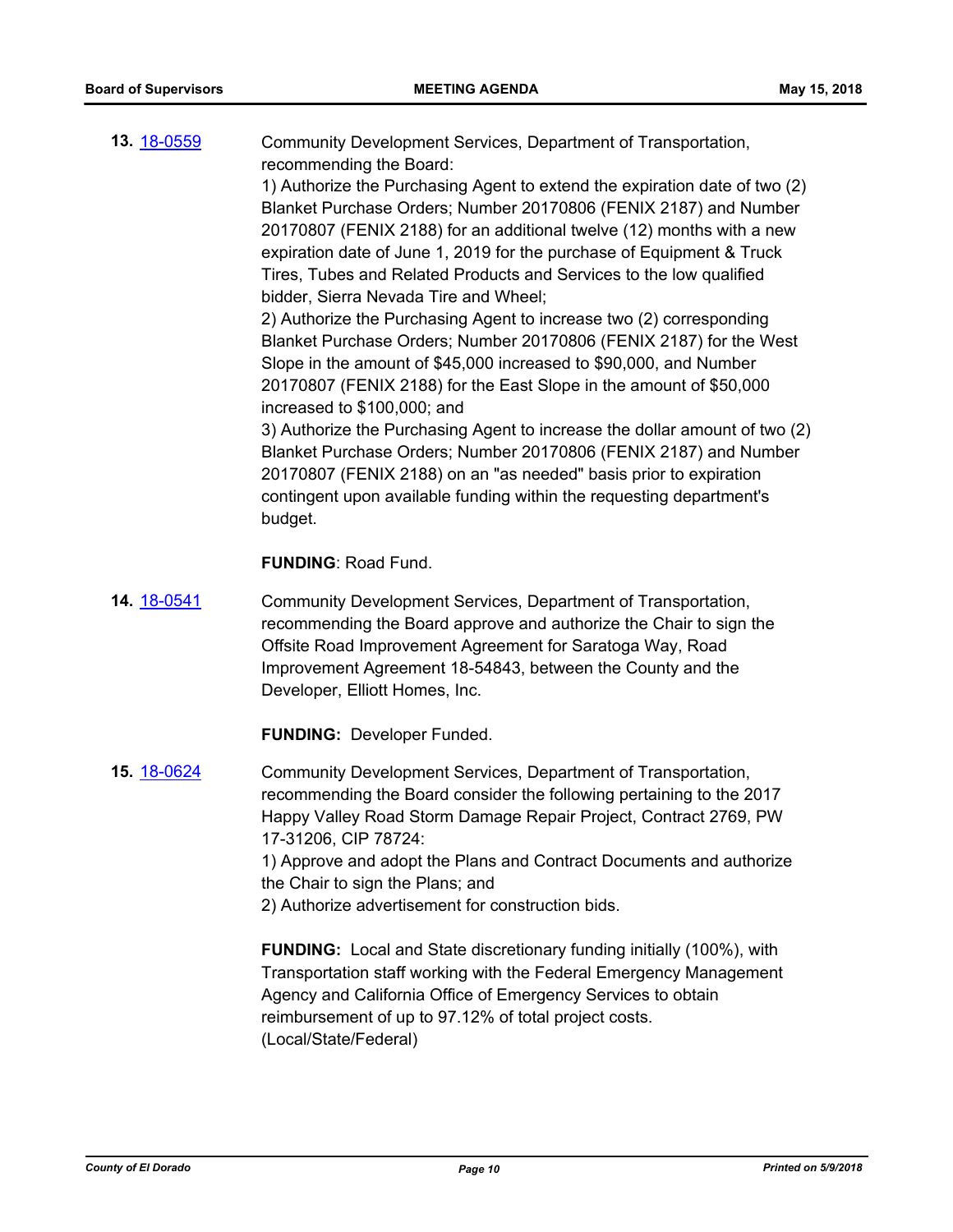| 16. 18-0646 | Community Development Services, Department of Transportation,<br>recommending the Board consider the following:<br>1) Award Request for Proposal 18-961-032 for an Engineering Consultant<br>for the environmental remediation on the Diamond Springs Parkway Phase<br>1B Project, CIP 72334, to the successful proposer Aptim Environmental &<br>Infrastructure, Inc.;<br>2) Authorize the Department of Transportation to negotiate an Agreement<br>for Services with the successful proposer, with a term of three years and a<br>not-to-exceed amount of \$300,000; and<br>3) Direct the Department of Transportation to return to the Board with the<br>results of the negotiations and proposed contract for services.                                                                                         |
|-------------|----------------------------------------------------------------------------------------------------------------------------------------------------------------------------------------------------------------------------------------------------------------------------------------------------------------------------------------------------------------------------------------------------------------------------------------------------------------------------------------------------------------------------------------------------------------------------------------------------------------------------------------------------------------------------------------------------------------------------------------------------------------------------------------------------------------------|
|             | <b>FUNDING:</b> Local Tribe Funds (18%), Utility Agencies (13%), Traffic<br>Impact Mitigation Fees (36%), Master Circulation and Funding Plan (32%),<br>and Road Fund (<1%). (Local Funds)                                                                                                                                                                                                                                                                                                                                                                                                                                                                                                                                                                                                                           |
| 17. 18-0503 | Community Development Services, Department of Transportation,<br>recommending the Board approve and authorize the Chair to sign<br>Amendment 7 to Subdivision Improvement Agreement AGMT 05-999 with<br>Toll Land XXIII Limited Partnership for The Promontory Village 5 - Unit 2<br>extending the performance period to April 25, 2019.                                                                                                                                                                                                                                                                                                                                                                                                                                                                             |
|             | <b>FUNDING:</b> Developer Funds. (No Federal Funds)                                                                                                                                                                                                                                                                                                                                                                                                                                                                                                                                                                                                                                                                                                                                                                  |
| 18. 18-0504 | Community Development Services, Department of Transportation,<br>recommending the Board approve and authorize the Chair to sign<br>Amendment 6 to Subdivision Improvement Agreement AGMT 06-1047<br>with Toll Land XXIII Limited Partnership for The Promontory Village 5 - Unit<br>3 extending the performance period to August 22, 2018.                                                                                                                                                                                                                                                                                                                                                                                                                                                                           |
|             | <b>FUNDING:</b> Developer Funds. (No Federal Funds)                                                                                                                                                                                                                                                                                                                                                                                                                                                                                                                                                                                                                                                                                                                                                                  |
| 19. 18-0598 | Community Development Services, Department of Transportation,<br>recommending the Board consider the following pertaining to the Elks Club<br>Drive Capital Overlay and Rehabilitation Project, Contract PW 18-31210,<br>CIP 72192, Contract 2531:<br>1) Award the Construction Contract to West Coast Paving, Inc., who<br>submitted the lowest responsive, responsible bid of \$632,359;<br>2) Approve and authorize the Chair to sign the Construction Contract,<br>subject to review and approval of the final Contract Documents by County<br>Counsel and Risk Management; and<br>3) Authorize the Director of Transportation to sign an Escrow Agreement, if<br>requested by the Contractor and in accordance with Public Contract Code<br>Section 22300, for the purpose of holding Contract retention funds. |
|             |                                                                                                                                                                                                                                                                                                                                                                                                                                                                                                                                                                                                                                                                                                                                                                                                                      |

**FUNDING:** Local Discretionary Road Funds. (100% - Local)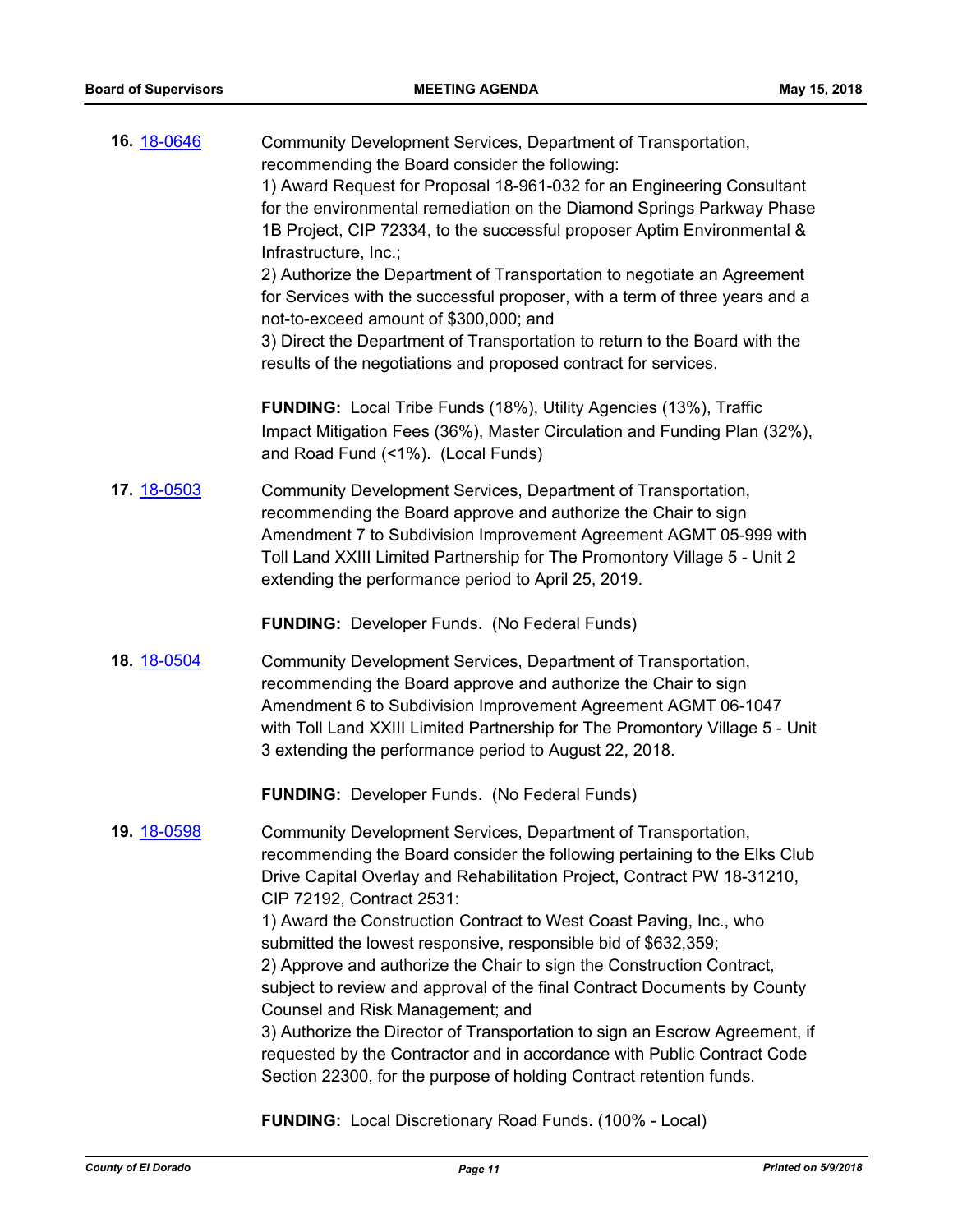**20.** [18-0599](http://eldorado.legistar.com/gateway.aspx?m=l&id=/matter.aspx?key=23944) Community Development Services, Department of Transportation, recommending the Board consider the following pertaining to the Country Club Heights Erosion Control Project, Contract PW 18-0599, CIP 95191, Contract 2532: 1) Award the Construction Contract to V & C Construction, who submitted the lowest responsive, responsible bid of \$745,738.95; 2) Approve and authorize the Chair to sign the Construction Contract, subject to review and approval by County Counsel and Risk Management; and 3) Authorize the Director of Transportation to sign an Escrow Agreement, if requested by the Contractor and in accordance with Public Contract Code Section 22300, for the purpose of holding Contract retention funds. **FUNDING:** United States Forest Service (78% - Federal) and California Tahoe Conservancy (22% - State). **21.** [18-0716](http://eldorado.legistar.com/gateway.aspx?m=l&id=/matter.aspx?key=24060) Community Development Services, Department of Transportation, recommending the Board approve and authorize the Chair to sign the Offsite Road Improvement Agreement for Wilson Boulevard, Road Improvement Agreement 18-54839, between the County and the Developer, Elliott Homes, Inc.

**FUNDING:** Developer Funded.

#### **END CONSENT CALENDAR**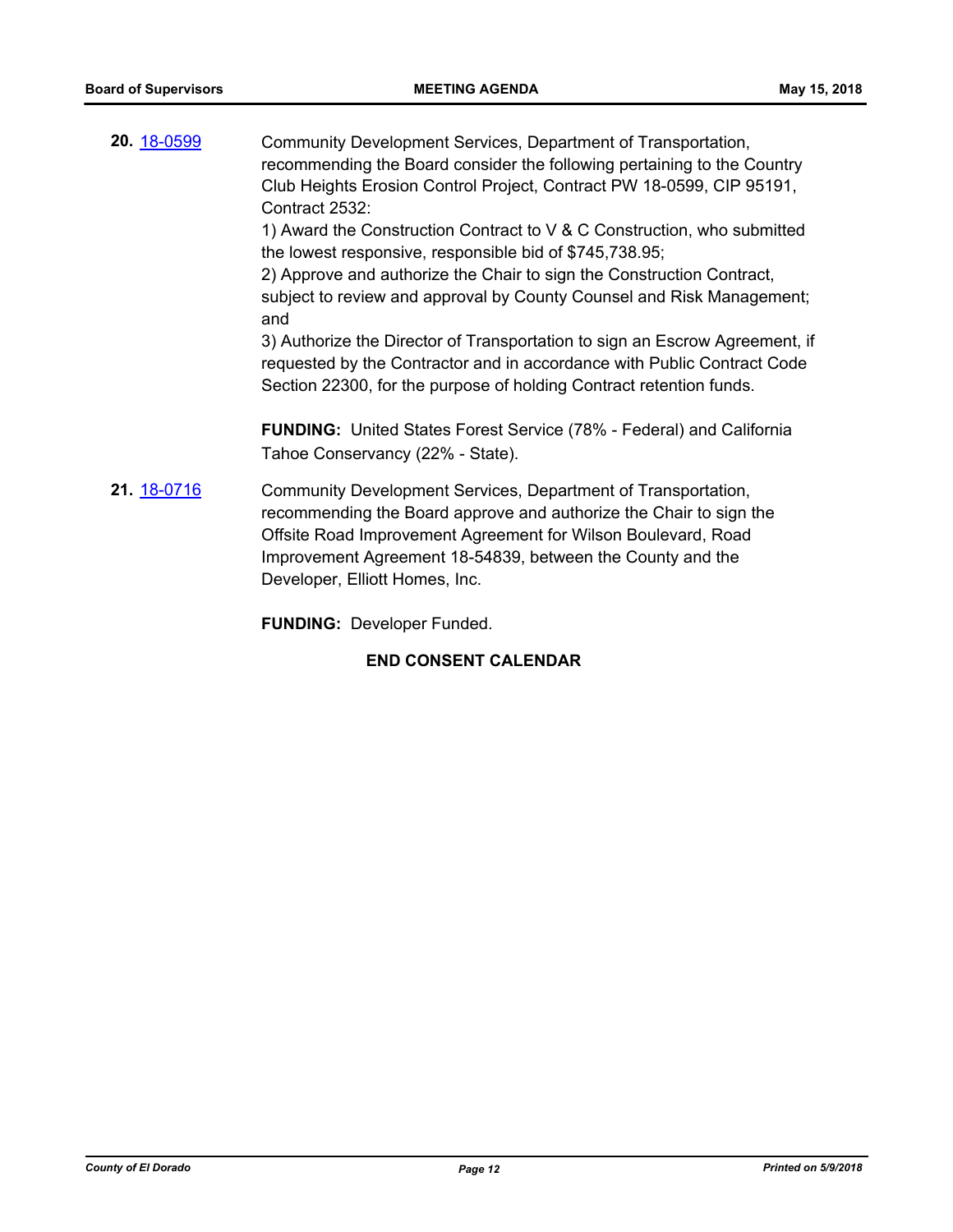#### **DEPARTMENT MATTERS (Items in this category may be called at any time)**

**22.** [18-0346](http://eldorado.legistar.com/gateway.aspx?m=l&id=/matter.aspx?key=23689) Probation Department recommending the Board consider the following: 1) Make findings in accordance with County ordinance 3.13.030 that it is more economical and feasible to contract out for transdermal electronic alcohol monitoring equipment and services than to obtain the facilities, personnel, and equipment necessary to provide such services; and 2) Approve and authorize the Chair to sign Amendment II of Agreement 834 (438-S1510) with SCRAM of California, Inc. to retroactively increase the agreement amount by \$80,000 for a total not to exceed amount of \$200,000 for the three-year period of June 19, 2015 through June 14, 2018. (Est. Time: 10 Min.)

**FUNDING:** AB 109 and General Fund**.**

**23.** [18-0702](http://eldorado.legistar.com/gateway.aspx?m=l&id=/matter.aspx?key=24046) Human Resources Department recommending the Board approve the following:

> 1) Revised department-specific class specification for the Board of Supervisors: Sr. Deputy Clerk of the Board;

2) Revised department-specific class specifications for the Department of Child Support Services: Assistant Director of Child Support Services/Chief Attorney and Director of Child Support Services;

3) Revised department-specific class specifications for the County Counsel's Office: Assistant County Counsel (title change from: Chief Assistant County Counsel), Associate Deputy County Counsel (title change from: Associate County Counsel), County Counsel, Deputy County Counsel, and Sr. Deputy County Counsel;

4) Revised County-wide class specifications: Administrative Analyst I/II, Executive Assistant - Law and Justice (title change from Executive Secretary - Law and Justice), Investigative Assistant, Legal Secretary I/II, Office Assistant I/II, and Sr. Legal Secretary; and

5) Adopt and authorize the Chair to sign Resolution **090-2018** to approve the following:

a) The classification title change from Chief Assistant County Counsel to Assistant County Counsel;

b) The classification title change from Associate County Counsel to Associate Deputy County Counsel;

c) The allocation change of 1.0 FTE from Department Analyst I/II to Administrative Analyst I/II in the County Counsel's Office; and

d) The downward reclassification (allocation changes) of two (0.5 FTE) positions (for a total of 1.0 FTE) from Legal Office Assistant I/II to Office Assistant I/II in the Public Defender's Office. (Est. Time: 20 Min.)

**FUNDING:** N/A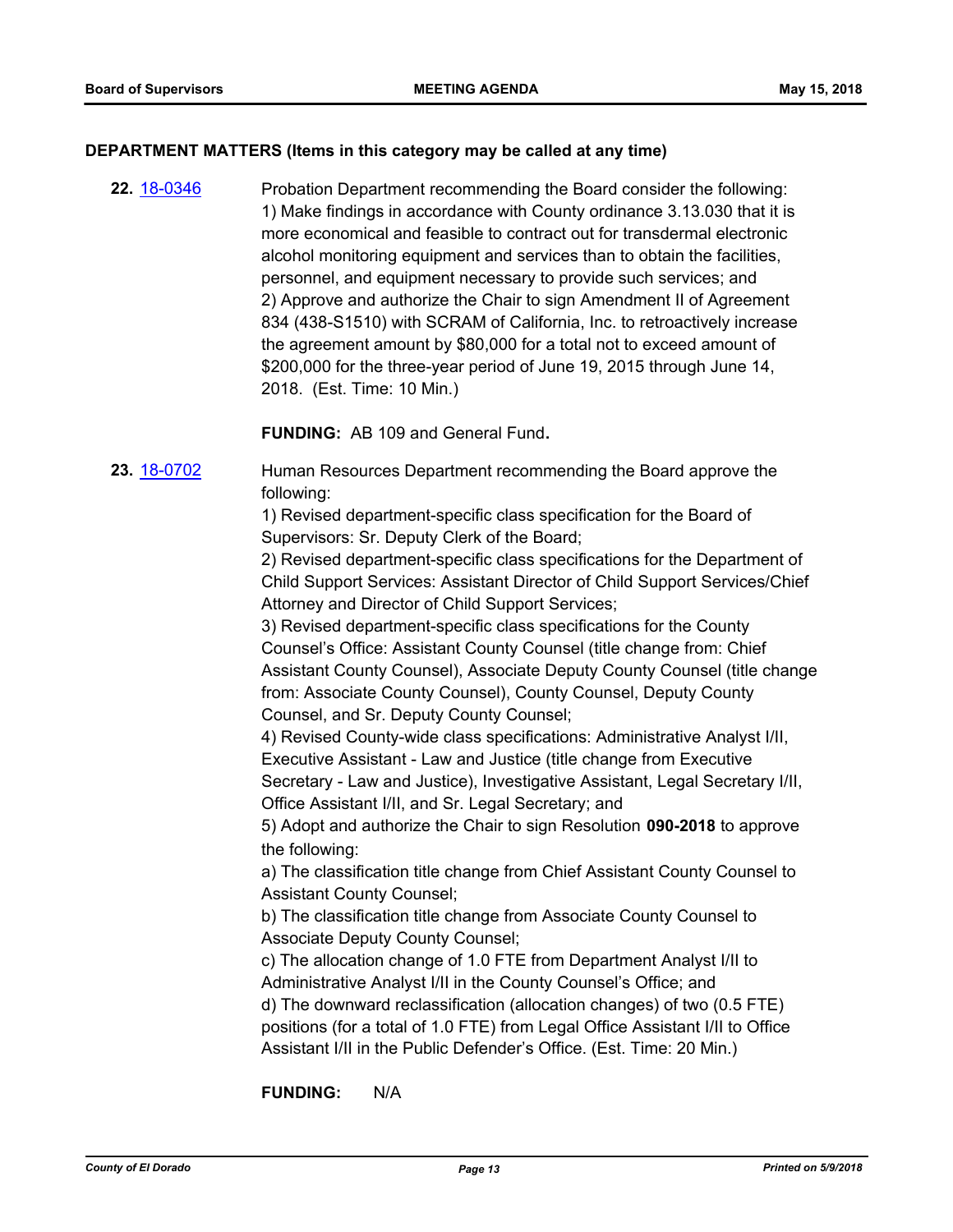#### **10:00 A.M. - TIME ALLOCATION**

| <b>24 18-0678</b> | Supervisor Ranalli recommending Board approve and authorize Chair to |
|-------------------|----------------------------------------------------------------------|
|                   | sign a Proclamation recognizing May 2018 as ALS Awareness Month.     |
|                   | (Est. Time 10 Min.)                                                  |
|                   |                                                                      |

**25.** [18-0735](http://eldorado.legistar.com/gateway.aspx?m=l&id=/matter.aspx?key=24082) El Dorado County Early Care and Education Planning Council recommending the Board take the following actions related to the Council: 1) Approve amended Bylaws; 2) Approve the Needs Assessment as required by the California Department of Education; 3) Approve the Strategic Plan framework; and 4) Approve the 2018 ZIP Code priorities for subsidized care. (Est. Time:

**FUNDING:** N/A

20 Min.)

#### **11:00 A.M. - TIME ALLOCATION**

- **26.** [18-0721](http://eldorado.legistar.com/gateway.aspx?m=l&id=/matter.aspx?key=24067) Supervisor Novasel recommending the Board approve and authorize the Chair to sign a Proclamation recognizing June 2018 as Lake Tahoe Basin Wildfire Awareness Month. (Est. Time: 10 Min.)
- 27. [18-0677](http://eldorado.legistar.com/gateway.aspx?m=l&id=/matter.aspx?key=24022) Supervisor Ranalli recommending the Board: 1) Welcome Chaplain Tim Thompson of the Sierra Law Enforcement Chaplaincy program to provide the Board and members of the public with information on the history of the Sierra Law Enforcement Chaplaincy program and the scope of services and support that the volunteer Reserve Chaplains provide to local law enforcement personnel and their families as well as members within our community who are affected by a crisis; and 2) Approve and authorize the signature of all five members of the Board of Supervisors on Proclamation that recognizes the members of the Sierra Law Enforcement Chaplaincy program for their dedication and service. (Est. Time: 15 Min.)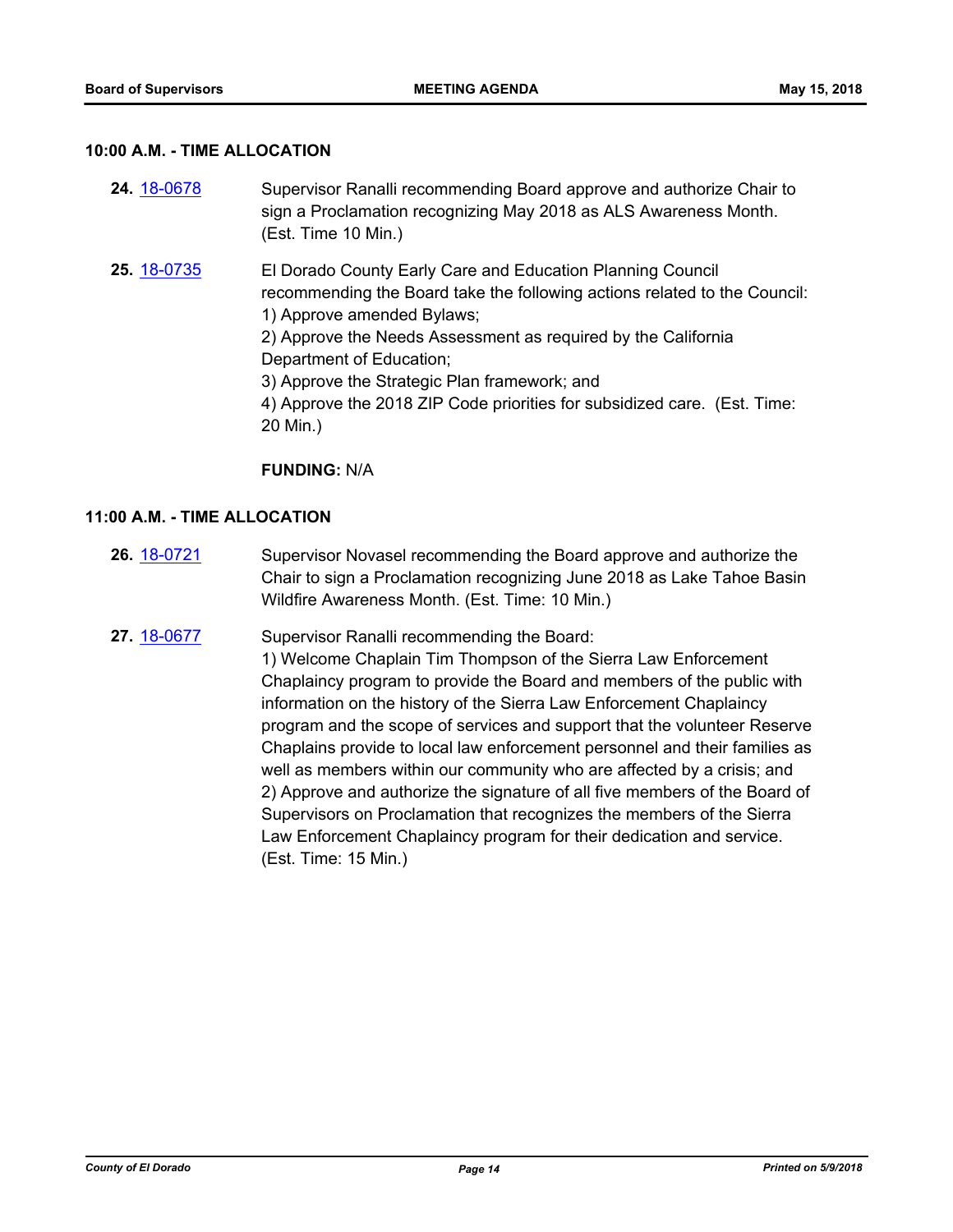#### **28.** [18-0789](http://eldorado.legistar.com/gateway.aspx?m=l&id=/matter.aspx?key=24136) Supervisor Ranalli recommending Board:

1) Recognize Chaplain Tim Thompson for his vision and leadership that led to the establishment of the Sierra Law Enforcement Chaplaincy, and for his service and dedication in providing over three decades of spiritual aid, comfort and support to law enforcement personnel, active military personnel, military veterans, patients at Marshall Hospital and those in our community who are affected by a crisis; and 2) Approve and authorize the signature of all five members of the Board of

Supervisors on Proclamation commending Chaplain Tim Thompson for his continued commitment to serve the men and women who serve our country and our community, their loved ones, and the countless number of individuals who have received comfort and support from Chaplain Tim Thompson and the Sierra Law Enforcement Chaplaincy. (Est. Time: 20 Min.)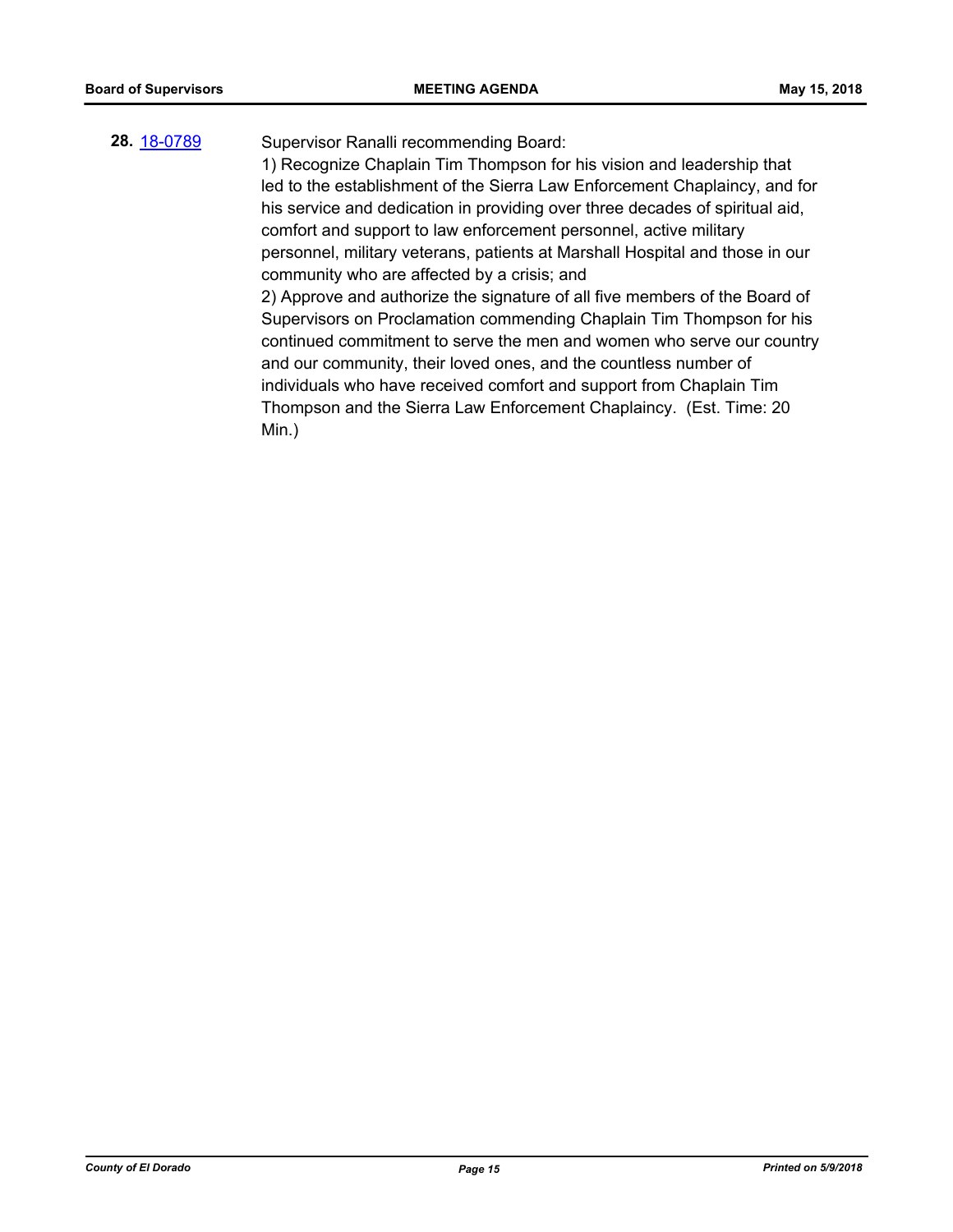#### **1:00 P.M. - TIME ALLOCATION**

**29.** [18-0661](http://eldorado.legistar.com/gateway.aspx?m=l&id=/matter.aspx?key=24006) HEARING - Community Development Services, Planning and Building Department, recommending the Board consider Subdivision Map Amendment P17-0001-C/Wyckoff Subdivision Map Correction amending Subdivision Map A-080 to remove an existing five-foot pipeline easement on property identified by Assessor's Parcel Number 038-352-07, consisting of 0.378 acre, in the Strawberry area, submitted by Juanita Mathis; and take the following actions: 1) Find that Subdivision Map Amendment P17-0001-C amending Subdivision Map A-080 is Categorically Exempt from the requirements of the California Environmental Quality Act pursuant to Section 15305; and 2) Approve Subdivision Map Amendment P17-0001-C amending Parcel Map A-080, based on the Findings and subject to the Conditions of Approval as presented. (Supervisorial District 5) (Est. Time: 10 Min.)

**FUNDING:** N/A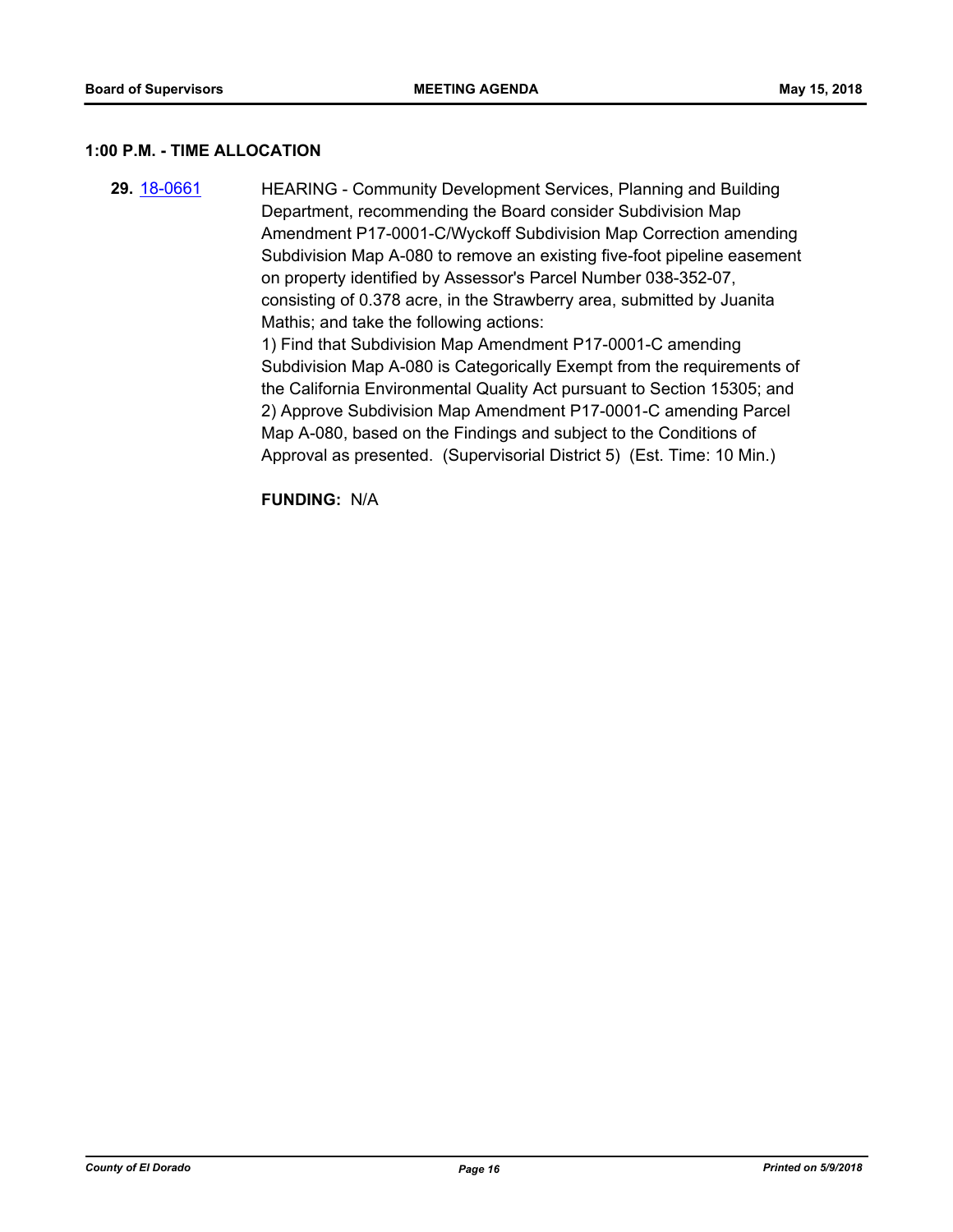#### **CLOSED SESSION**

- **30.** [18-0790](http://eldorado.legistar.com/gateway.aspx?m=l&id=/matter.aspx?key=24137) **Pursuant to Government Code Section 54956.8 Conference with Real Property Negotiator**: This body will hold a closed session to give instructions to its negotiator for the acquisition of approximately 51.23 acres commonly known as Assessor's Parcel Number 109-230-12 in Cameron Park. Property owners: Scariot Family Limited Partnership and DeWolf Family Investment Limited Partnership. Instructions to El Dorado County's negotiator will concern price and terms of payment. Kyle Lassner, Department of Transportation and/or Michael Nihan, Planning Department, will be the negotiators on behalf of El Dorado County. The parties with whom El Dorado County's negotiators may negotiate are those parties identified above and their agents and successors. (Est. Time: 10 Min.)
- **31.** [18-0791](http://eldorado.legistar.com/gateway.aspx?m=l&id=/matter.aspx?key=24138) **Conference with Legal Counsel Initiation of Litigation** pursuant to Government Code Section 54956.9(d)(4). Number of potential cases: (1). (Est. Time: 20 Min.)

#### **ITEMS TO/FROM SUPERVISORS**

**CAO UPDATE**

**ADJOURNMENT**